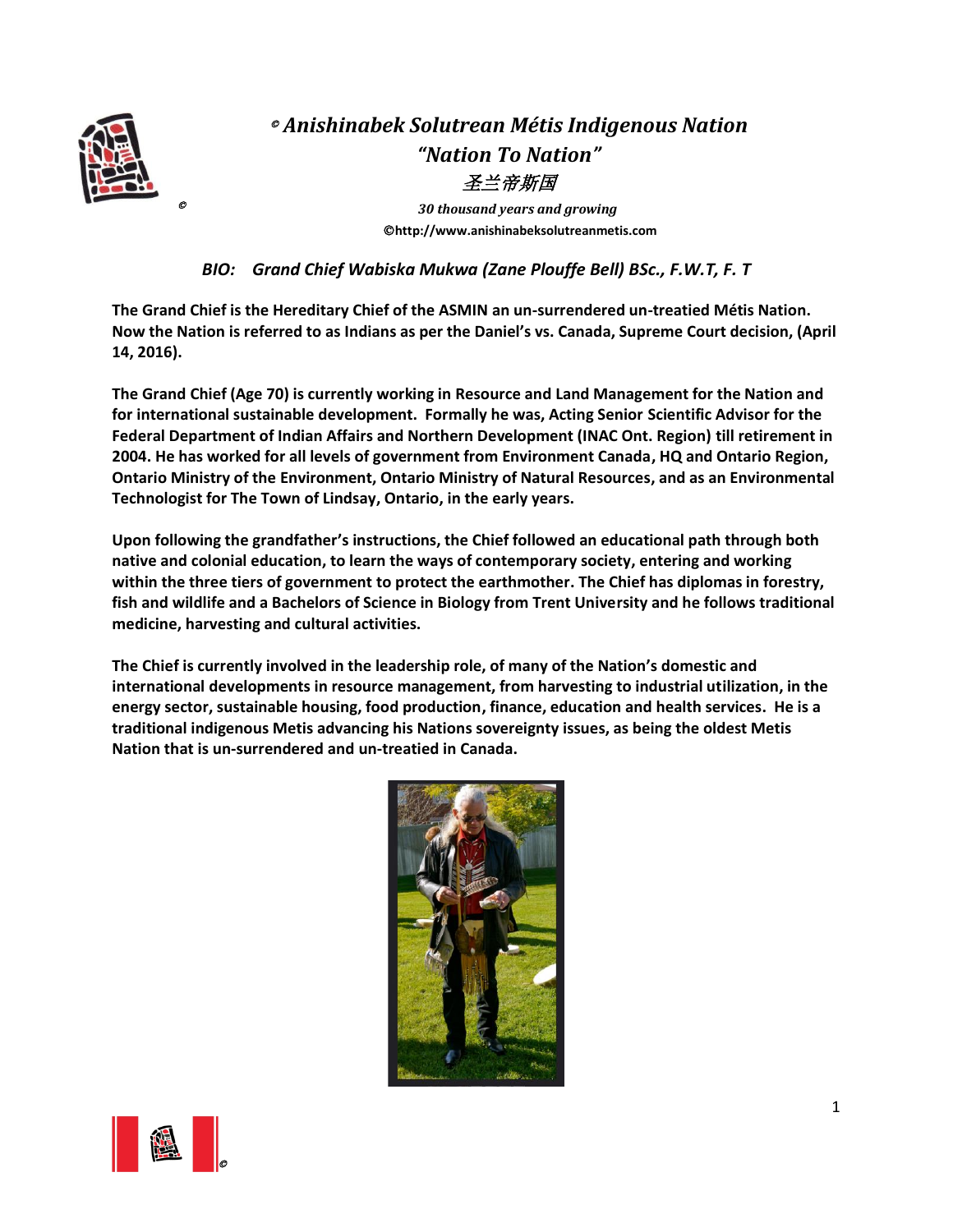

**Chief at Climate Change Conference, Bolivia 2009 at the sacred fire and with Medicine men.**

## **Grand Chief Zane Andrew Arthur Plouffe Bell, (Wabiska Mukwa)** BSc., FWT., FT.

Hereditary Chief of the ASMIN Tribe, 9<sup>th</sup> Great Grandson of Sauvagesse Nipissirinienne and Jean Nicolet the interpreter for the Company of 100 and Champlain, who was Adopted as War Chief to the Algonquin Nation (Anishinabek).

Marie-Madeleine Euphrosine Nicolet, Métis the 8<sup>th</sup> great grandmother and clan mother of our Nation was the daughter of this union when there were only 57 French explorers in New France.

Chief Negotiator Comprehensive Claim for the ASMIN Nation before the United Nations and the Queen.

Elder, Grand Chief Wabiska Mukwa, Anishinabek Solutrean Metis Indigenous Nation

------------------------------------------------------------------------------------------------

Canada's Métis representative on the Bi-National Great Lakes 5-year Water Quality Review, sitting on Three Working Groups reporting to the Governments of Canada and the United States. Toxic Working Group "B", Traditional Ecological Knowledge and Institutions and Governance.

**Work History: over 30 Years of Environmental Assessment Reviews, Spill Response and Contaminated Sites Remedial Action Plans and Water and Wastewater Treatment Inspections and Approvals, Project Management of Resource Sector Industries, Comprehensive Community Development Reviews.**

Work History before full time Grand Chief of Nation post 2004

Indian and Northern Affairs Canada, Environmental Unit, Acting Senior Scientific Advisor, PC., 3

Federal Responsibility Centre, Negotiating Team for Victor Diamond Mine, James Bay

Responsible for all environmental issues and the contaminated sites program for region of Ontario.

Indian and Northern Affairs Canada, Environmental Unit, Environmental Officer, PC., 2

Environmental Officer for Sudbury District, Ontario Region of INAC., responsible for environmental

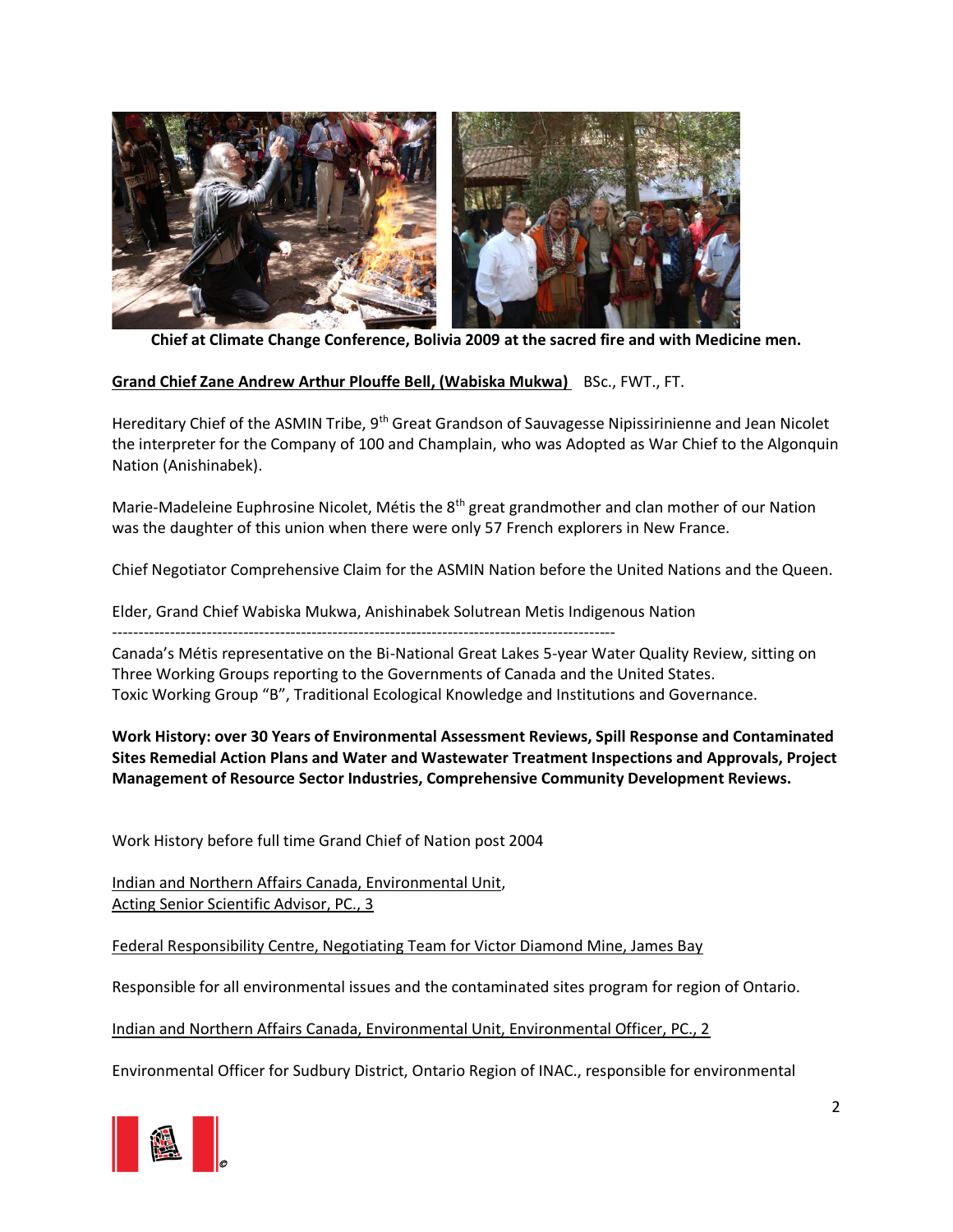reviews pursuant to CEAA, on all INAC responsibility areas for Sudbury District's 35 First Nation Water, Wastewater and Economic Resource Development Projects.

## Ministry of the Environment and Energy, Provincial Officer, EO-4, April 1994 to January 16, 2003.

Senior Environmental Officer/Inspector, Kingston District Abatement.

Area Abatement Officer for Industrial and Municipal Compliance.

District Inspector for MISA Compliance.

Responsible for a territory of municipalities, encompassing all environmental activities and approval review under all Ministry Acts and Regulations, and Environmental Assessment Review for all activities within the assigned area. Also including Emergency Response, Spill and Hazardous Waste Management and Disposal.

Responsible for the compliance inspection and compliance report generation for all 78 municipal water and wastewater treatment plants in the Kingston District of the Ministry of Environment and Energy.

Responsible for the input into the enforcement activities, investigations, and knowledge of court procedures, rules of evidence, and a comprehensive understanding of the Provincial Offences Act and other applicable Acts and Regulations.

Ministry of the Environment and Energy, Provincial Officer, EO-4, February 1990 to March 1994. Regional Inspector, Senior Environmental Officer, Regional Programs Unit, Kingston Regional Office. Responsible for MISA, (Municipal and Industrial Strategy For Abatement) compliance inspections, and water and wastewater treatment plant inspections for the Southeastern Region. Responsible for assessing compliance to all applicable Acts, Regulations and Government Policies, finalizing Audit Reports and submitting Occurrence Reports on non-compliance to the Investigation and Enforcement Branch of the Ministry.

Responsible for the input into enforcement activities, investigation, and knowledge of court procedures, rules of evidence, and a comprehensive understanding of the Provincial Offences Act and other applicable Acts and Regulations.

Responsible for the compliance inspection and report generation for the municipal water and sewage treatment plants in the Southeastern Region of the Ministry over a three-year cycle.

Ministry of the Environment, Provincial Officer, EO-4, January 1986 to Jan 1990.

Senior Environmental Officer, Kingston District, Abatement Section, Area Abatement Officer for Industrial and Municipal Compliance.

Responsible for a territory of nine Municipalities, encompassing all environmental activities from approval review under all Ministry Acts and Regulations, and Environmental Assessment Review for all activities within the assigned area. Also including Emergency response, Spill and hazardous Waste Management and Disposal.

Responsible for input into enforcement activities, investigations, and knowledge of court procedure, rules of evidence, and a comprehensive understanding of the Provincial Offences Act and Regulations.

# Environment Canada, Environmental Protection Service, Physical Scientist, Dec., 1981 to Jan., 1986 Environmental Design Officer, PC-3, Toronto, Ontario

Responsible for the review and assessment of the activities of all Federal Departments, including Parks Canada, Indian Affairs, Transport Canada, DND, for compliance to the Federal Environmental

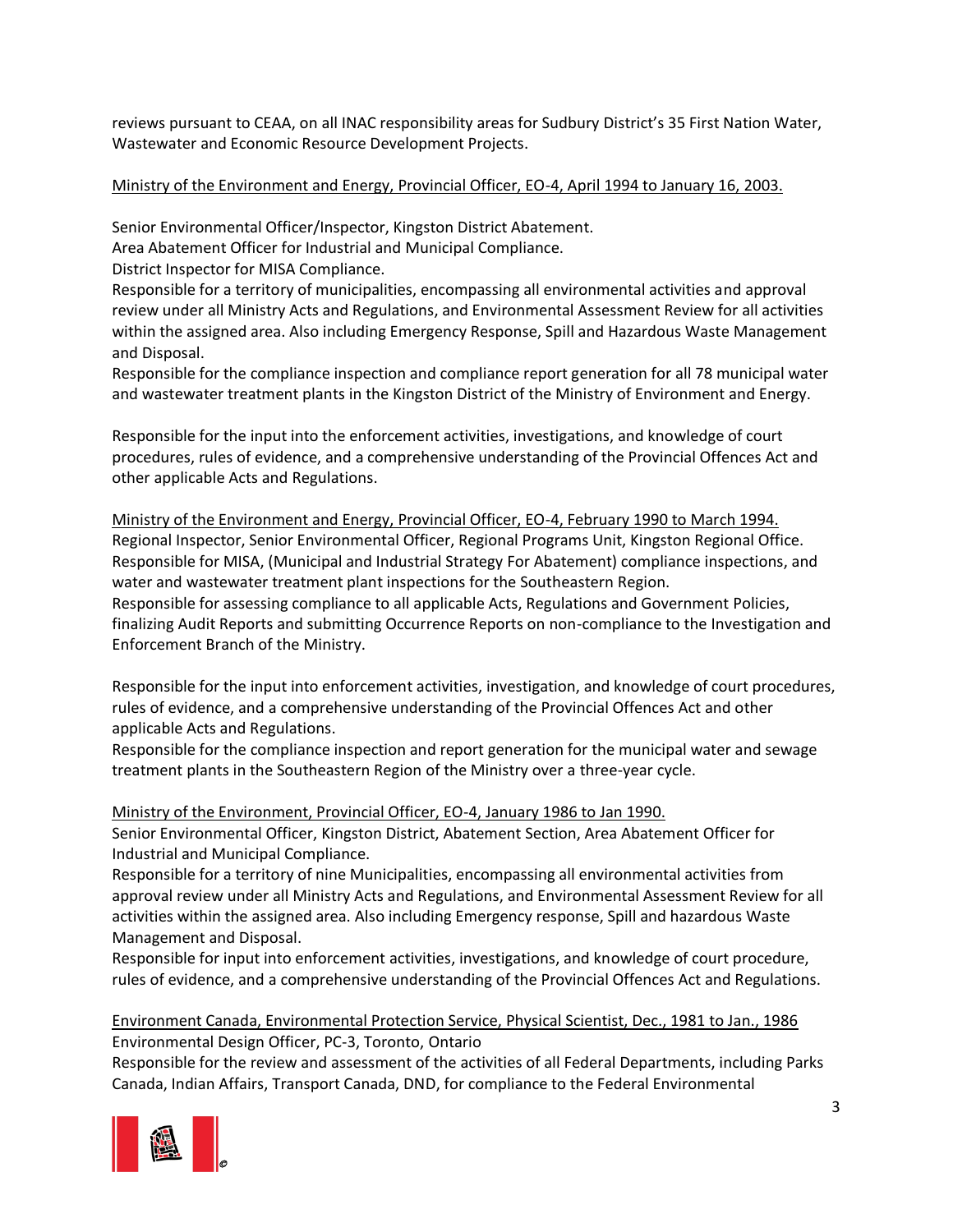Assessment Review Process (FEARP). Responsible to assess all Departmental Screening Assessments and to make recommendations for environmental assessments or remedial activities.

Responsible for the review of such projects as Great Lake Harbour Developments, Railway and Seaway Transportation, Mining and Resource Extraction Activities, Hazardous Waste Management and Environmental Response.

Responsible for the National Waste Inventory for Federal Facilities in Ontario and Inspection Program. Project managed the National Abandoned Waste Landfill Site Program and Inventory Site Assessment for Ontario.

Responsible for the development of the Remedial Action Plans (Wheatly Harbour) and input into development of Remedial Action Plan Activities for Environment Canada's input to the International Joint Commission.

Responsible for input into Great Lakes Activities Area and International Joint Commission Requirements for the Great Lakes, .i.e. Phosphorus Management Issues.

Reviewed all major developments on First Nation Holdings for review and assessment under FEARP. Responsible for all activities pursuant to the Fisheries Act, and the Canada Water Act and the enforcement of the Regulations in the assigned areas.

Responsible for the preparation of briefing notes to the Minister.

Environment Canada, Environmental Protection Service, Physical Scientist, Jan 1980 to Jan., 1981 Project Officer, PC-4, Hull Quebec.

Responsible for providing input to the International Joint Commission's Phosphorus Management Strategies. Supervised the Canada Water Act Enforcement Program and developed Enforcement / Inspection Manual and Training Programs for inspectors across Canada.

Reviewed and project managed research projects on leachate treatment and control. Also provided Municipal Infrastructure Support to Municipalities across Canada and assisted in the Ocean Dumping Control Program in Permit Review and Processing.

Responsible for activities pursuant to the Fisheries Act, Ocean Dumping Act and the Canada Water Act and the enforcement of the Regulations in the assigned area.

Responsible for the preparation of briefing notes to the Minister with respect to all activities assigned.

## Municipality of the Town of Lindsay, Engineering Department, 1977 to 1980

Senior Environmental Technician.

Responsible for all environmental activities for the Municipality including infrastructure development and environmental assessment for landfill site development, subdivision development, and sewage treatment plant expansions.

Ministry Of Natural Resources, Sports Fisheries Branch, Toronto Summer 1974

Project Officer, Contract

Responsible for the project management of the classification of all lakes in Ontario for nutrient loading and primary productivity.

Employment while obtaining Degrees

Anchor Shoring Ltd Toronto.

Heavy construction labourer and heavy equipment assistant working on such projects as the Pearson International Airport Terminal #2, Toronto Dominion Towers and other large projects.